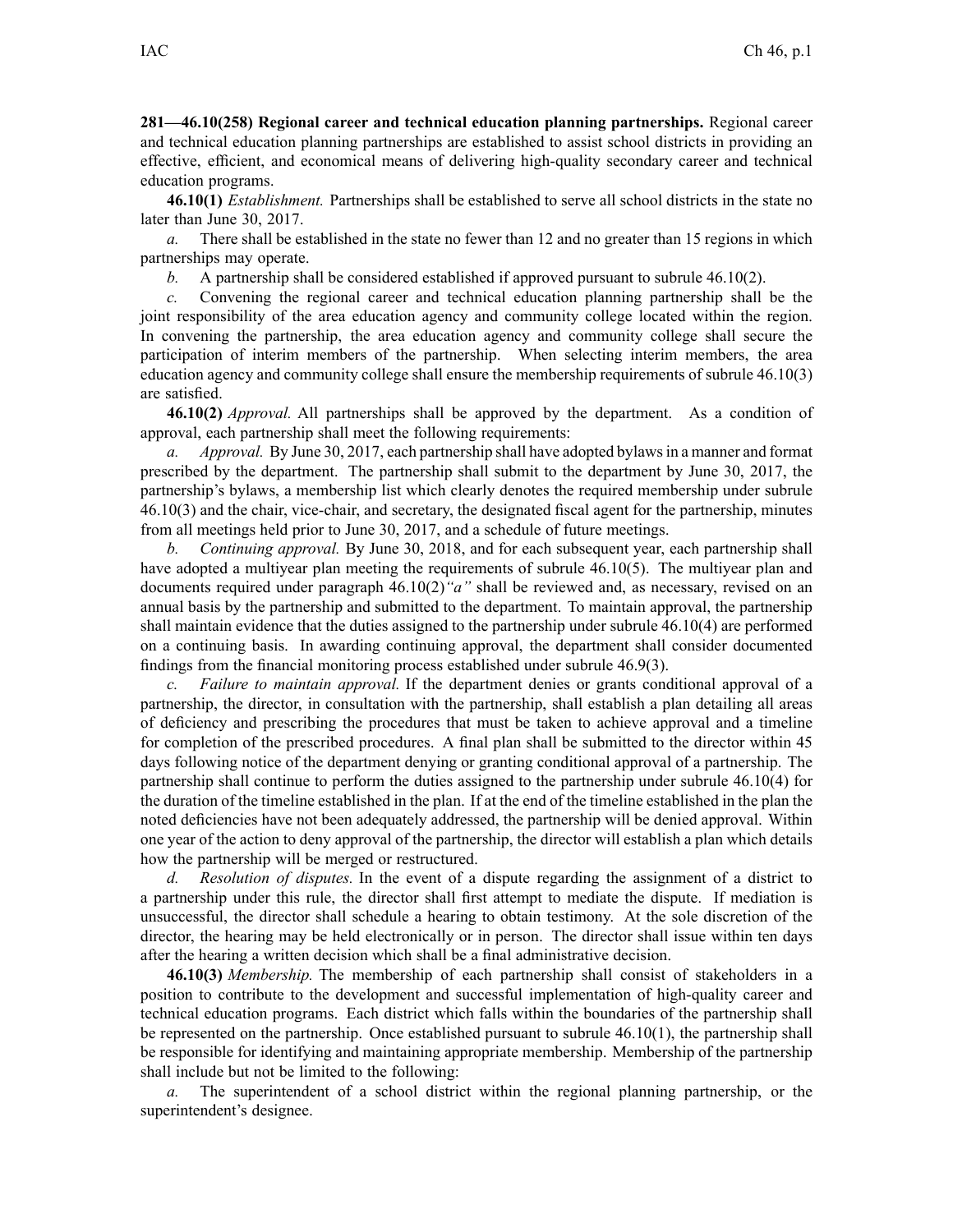*b.* The president of <sup>a</sup> community college within the regional planning partnership, or the president's designee.

*c.* The chief administrator of an area education agency within the regional planning partnership, or the chief administrator's designee.

*d.* Representatives of <sup>a</sup> regional work-based learning intermediary network.

*e.* Representatives of regional economic and workforce entitiesincluding regional advisory boards established under Iowa Code section [84A.4](https://www.legis.iowa.gov/docs/ico/section/2017/84A.4.pdf).

*f.* Representatives of business and industry, including representatives of regional industry sector partnerships.

*g.* Career and technical education teachers and faculty.

**46.10(4)** *Duties.* The partnership shall perform the following duties on <sup>a</sup> continuing basis.

*a.* Develop <sup>a</sup> multiyear plan which meets the requirements of subrule [46.10\(5\)](https://www.legis.iowa.gov/docs/iac/rule/281.46.10.pdf). The plan shall be updated annually.

*b.* Collect and review all relevant plans required by the federal Carl D. Perkins Career and Technical Education Improvement Act of 2006, codified at 20 U.S.C. §2301 et seq., as amended, and subsequent reauthorizations; career and academic plans required under [281—Chapter](https://www.legis.iowa.gov/docs/iac/chapter/281.49.pdf) 49; and regional labor market, socioeconomic, and demographic information for purposes of facilitating the program review process specified under paragraph [46.10\(4\)](https://www.legis.iowa.gov/docs/iac/rule/281.46.10.pdf)*"f"* and regional activities specified in the state plan developed under the aforementioned federal Act.

*c.* Ensure compliance with standards adopted by the board for regional career and technical education planning partnerships.

*d.* Appropriately expend career and technical education fundsin accordance with subrule [46.10\(6\)](https://www.legis.iowa.gov/docs/iac/rule/281.46.10.pdf) assigned to the partnership pursuan<sup>t</sup> to rule [281—46.9](https://www.legis.iowa.gov/docs/iac/rule/281.46.9.pdf)(258).

*e.* Collect, review, and make available to districts appropriate labor market, socioeconomic, and other state, regional, or national information necessary for completing the program approval and review process pursuan<sup>t</sup> to rule [281—46.6\(](https://www.legis.iowa.gov/docs/iac/rule/281.46.6.pdf)258).

*f.* Review career and technical education programs of school districts within the region and recommend to the department career and technical education programs for approval in accordance with subrules 46.6(1) and 46.6(3).

*g.* Coordinate and facilitate advisory councils for career and technical education programs and, as necessary, establish regional advisory councils to serve in the same capacity as local advisory councils.

*h.* Plan for regional centers with the purpose of achieving equitable access to high-quality career and technical education programming and concurrent enrollment opportunities for all students.

**46.10(5)** *Multiyear plan.* The multiyear plan developed by the partnership shall outline the partnership's goals, objectives, and outcomes; how the partnership will execute the authority and duties assigned to the partnership; how the partnership will secure collaboration with secondary schools, postsecondary educational institutions, and employers to ensure students have access to high-quality career and technical education programming, including career academies, that aligns career guidance, twenty-first century career and technical education and academic curricula, and work-based learning opportunities that empower students to be successful learners and practitioners; and how the partnership will ensure compliance with standards established under this rule. In addition, the multiyear state plan shall include, but not be limited to, the following components:

*a. Goals, objectives, and outcomes.* The plan shall detail the partnership's goals, objectives, and outcomes, which shall include, but not be limited to, the following goals:

(1) Promote career and college readiness through thoughtful career guidance and purposeful academic and technical planning practices.

(2) Promote high-quality, integrated career and technical education programming, including career academies and the delivery of quality career and technical education programs by school districts in fulfillment of the requirements of rule  $281-46.4(258)$  comprised of secondary exploratory and transitory coursework to prepare students for higher-level, specialized academic and technical training aligned with labor market needs.